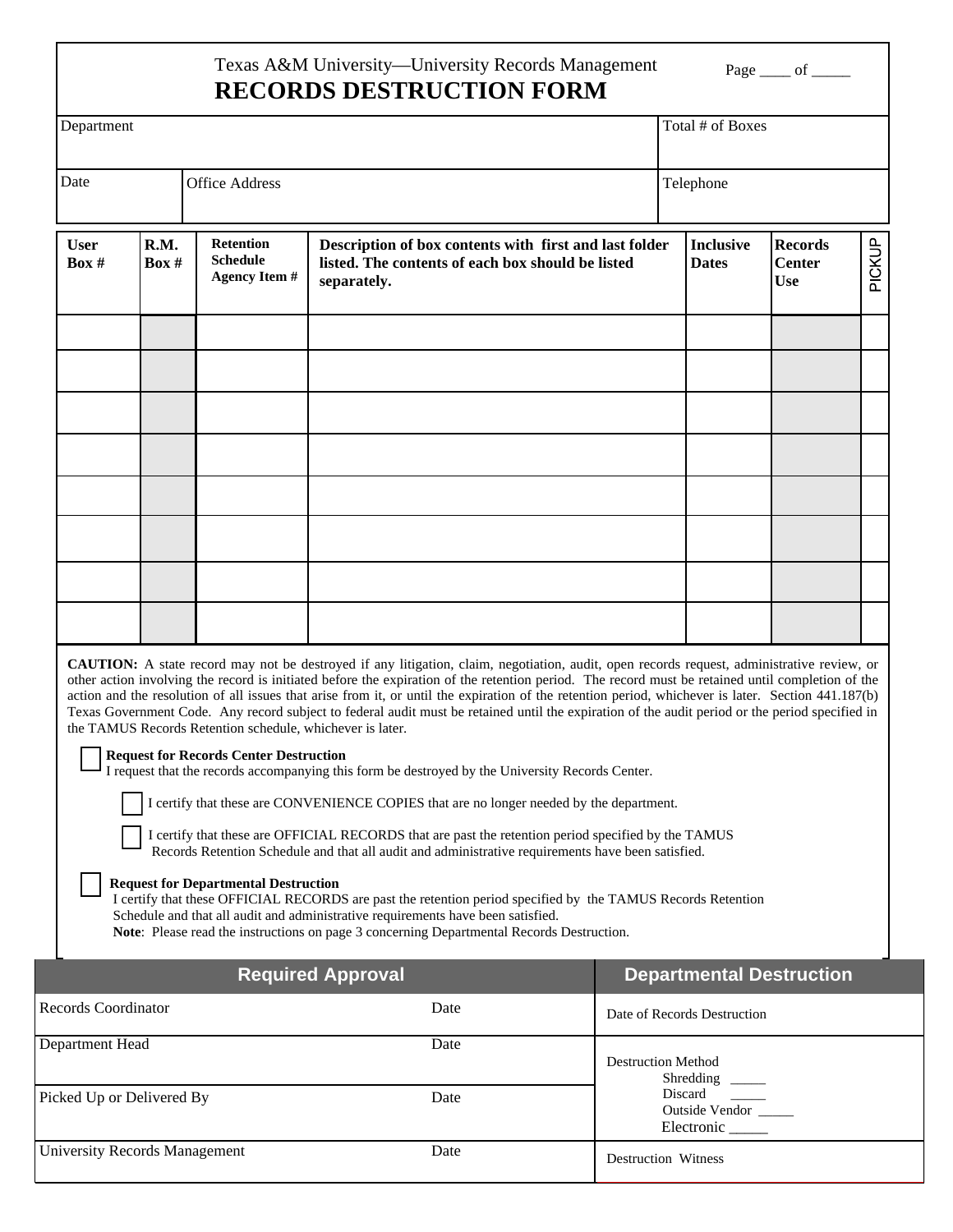## Texas A&M University—Records Management Office **RECORDS DESTRUCTION FORM**

Page <u>\_\_\_\_</u> of \_\_\_\_\_

| Department                           |                 | Total # of Boxes                                    |                                                                                                                            |                                  |                                 |        |  |  |
|--------------------------------------|-----------------|-----------------------------------------------------|----------------------------------------------------------------------------------------------------------------------------|----------------------------------|---------------------------------|--------|--|--|
| Date                                 |                 | <b>Office Address</b>                               |                                                                                                                            |                                  | Telephone                       |        |  |  |
| <b>User</b><br>Box #                 | R.M.<br>Box $#$ | Retention<br><b>Schedule</b><br><b>Agency Item#</b> | Description of box contents with first and last folder<br>listed. The contents of each box should be listed<br>separately. | <b>Inclusive</b><br><b>Dates</b> | <b>Records</b><br><b>Center</b> | PICKUP |  |  |
|                                      |                 |                                                     |                                                                                                                            |                                  |                                 |        |  |  |
|                                      |                 |                                                     |                                                                                                                            |                                  |                                 |        |  |  |
|                                      |                 |                                                     |                                                                                                                            |                                  |                                 |        |  |  |
|                                      |                 |                                                     |                                                                                                                            |                                  |                                 |        |  |  |
|                                      |                 |                                                     |                                                                                                                            |                                  |                                 |        |  |  |
|                                      |                 |                                                     |                                                                                                                            |                                  |                                 |        |  |  |
|                                      |                 |                                                     |                                                                                                                            |                                  |                                 |        |  |  |
|                                      |                 |                                                     |                                                                                                                            |                                  |                                 |        |  |  |
|                                      |                 |                                                     |                                                                                                                            |                                  |                                 |        |  |  |
|                                      |                 |                                                     |                                                                                                                            |                                  |                                 |        |  |  |
|                                      |                 |                                                     |                                                                                                                            |                                  |                                 |        |  |  |
|                                      |                 |                                                     |                                                                                                                            |                                  |                                 |        |  |  |
|                                      |                 |                                                     |                                                                                                                            |                                  |                                 |        |  |  |
|                                      |                 |                                                     |                                                                                                                            |                                  |                                 |        |  |  |
|                                      |                 |                                                     |                                                                                                                            |                                  |                                 |        |  |  |
| Records Coordinator                  |                 |                                                     |                                                                                                                            |                                  | Date:                           |        |  |  |
| Department Head                      |                 | Date:                                               |                                                                                                                            |                                  |                                 |        |  |  |
| Picked up or Delivered by            |                 | Date:                                               |                                                                                                                            |                                  |                                 |        |  |  |
| <b>University Records Management</b> |                 | Date:                                               |                                                                                                                            |                                  |                                 |        |  |  |